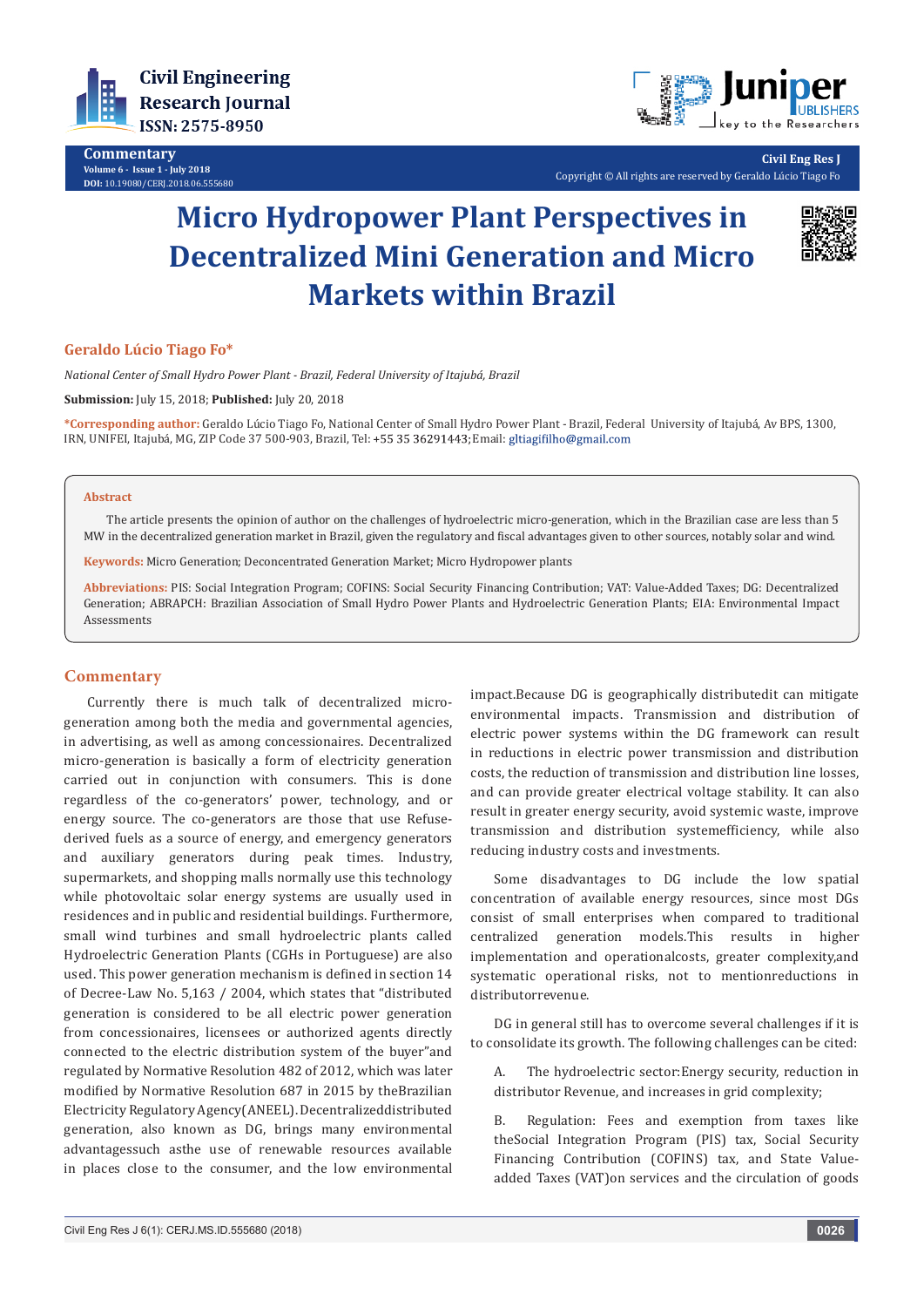(ICMS). These taxes are of equal value in all states within Brazil. Furthermore ANEEL resolutions 482 and 687 make itimpossibleto sell surplus power.

C. Technological domain:Foreign technological dependence on some sources.The lack of fully nationally produced equipment resulting in the need to import spare parts.

D. Economic Viability:The higher cost of implementation, the difficulty in financing, and the impact of distributor tariffs.

DG modalitieswithin the electric power market framework are defined asbeing either generation next to the load or by remote self-consumption that allows the surplus generated energy in one unit to be used to compensate the consumption in another unit, as long as they are in the same area.It can also be defined as consisting of multiple consumer units,which can be either in shared generation form(set forth in 2015 by ANEEL) that allows two or more consumers (natural persons or legal entities) within defined areas to join together in a consortium or cooperative to share the power generated by a system as long as

allparticipants are within the same distributor concession area, or as a consumer condominium, which is formed of commercial and residential consumerswithloads above 500kW intended to freely purchase energy less than 30 MW from hydroelectric, wind, solar, and or biomass thermal power plants.

## **The Evolution of Decentralized Generation (DG) in Brazil**

The following chart shows howdecentralized generation in Brazil has evolved since the enactment of Decree-Law No. 5,163 / 2004 (Table 1). Although the Law was enacted in 2011 and regulation was defined by ANEEL resolution 482 in 2012, DG only really started taking hold in 2013.Starting from 7 (20,4kW installed) wind farm ventures and 67 (1851,14kW n=installed) solar voltaic ventures, totaling 20.4kW and 1852KW ofinstalled capacity respectively, DG has evolved to includethe current 54 (10,305, 6kW) wind farms ventures, 44 (43,075.9kW) hydroelectric generation plants (CGHs), 86 (24.530,62kW) biomass plants, and 24.491(221.385,67kW) solar photovoltaic initiatives! The latter has been widely publicized and disseminated throughout the media as a resounding success,and it really is!

## **Table 1:**

|                        | UNITS INSTALLED  |              |              |                | <b>CAPACITY [KW] INSTALLED</b> |              |              |                |
|------------------------|------------------|--------------|--------------|----------------|--------------------------------|--------------|--------------|----------------|
| Month/Year             | Wind             | Water        | <b>Solar</b> | <b>Biomass</b> | Wind                           | Water        | <b>Solar</b> | <b>Biomass</b> |
| $Dec-10$               | $\boldsymbol{0}$ | $\mathbf{0}$ |              | $\mathbf{0}$   | $\mathbf{0}$                   | 0            | 0.5          | $\mathbf{0}$   |
| $Dec-11$               | $\boldsymbol{0}$ | $\mathbf{0}$ | 12           | $\mathbf{0}$   | $\mathbf{0}$                   | 0            | 44.93        | $\mathbf{0}$   |
| $Dec-12$               | $\mathbf{0}$     | $\mathbf{0}$ | 14           | $\mathbf{0}$   | $\mathbf{0}$                   | $\mathbf{0}$ | 454.73       | $\mathbf{0}$   |
| $Dec-13$               | 7                | $\mathbf{0}$ | 67           | $\mathbf{0}$   | 20.4                           | $\mathbf{0}$ | 1851.14      | $\mathbf{0}$   |
| $Dec-14$               | 17               | $\mathbf{1}$ | 353          | 2              | 69.1                           | 825          | 4252.59      | 110            |
| $Dec-15$               | 38               | 2            | 1783         | 10             | 130.7                          | 834          | 13745.77     | 2243.66        |
| $Dec-16$               | 46               | 11           | 7906         | 39             | 5168.1                         | 5455.5       | 61759.83     | 12484.48       |
| $Dec-17$               | 53               | 39           | 21072        | 76             | 10285.6                        | 39775.9      | 179466.4     | 23844.86       |
| Mar-18                 | 54               | 44           | 24491        | 86             | 10305.6                        | 43075.9      | 221385.7     | 24530.62       |
| Source: ANEEL, 03/2018 |                  |              |              |                |                                |              |              |                |

However, if one analyzes the same tables considering wind, biomass, and CGHs (Hydroelectric Generation Plants) generation, one can see that these sources constitute only a very smallportion relative to solar photovoltaicgeneration. In other words, the success of distributed micro-generation in Brazil can be attributed to a single energy source, that being solar photovoltaic energy!

This can be seen as either good or bad forindustry. It is good in that decentralized micro-generation has been consolidated within Brazil, and bad in that other energy sources haven't contributed to this consolidation for several reasons.

CGHs (Hydroelectric Generation Plants) present many advantages which can be cited as follows: the technological domain in Brazil, with regards toequipment production and service provision infrastructure in the whole production chain;

the Social issue surrounding the capacity forjob creation, which according to studies from the Brazilian Association of Small Hydro Power Plants and Hydroelectric Generation Plants (ABRAPCH) were around 100 jobs created per MW installed; the regulatory aspect, due to the simplification of the registration process with ANEEL. Also, one may cite the large available hydraulic potential, the availability of hydrological data and, especially, the much higher service life relative to other sources. However CGHs present some disadvantages surroundingthe regulatory issue pertaining to registration with concessionariesas well as competition for other uses of hydropower that can often occur, in turn requiring greater human and financial efforts on behalf of investors.Also there are Environmental disadvantagesto be considered such as theissue of Medium Impact classification that can be submitted to more elaborate environmental impact assessments (EIAs) and may be prevented by certain local